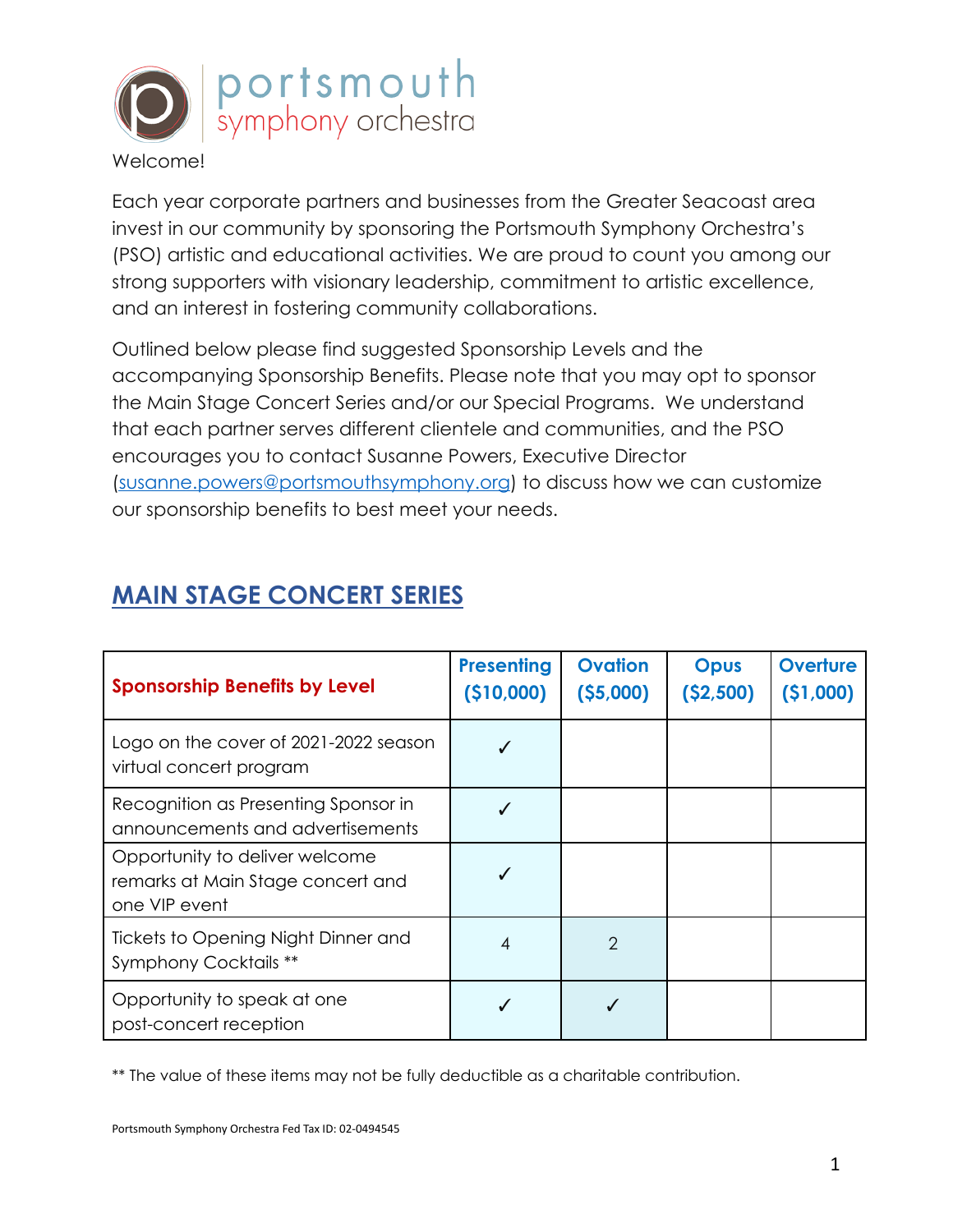

# 2021-22 Concert Season Sponsorship Opportunities (cont'd)

| Sponsorship Benefits by Level (cont.)                                                 | <b>Presenting</b><br>(\$10,000) | <b>Ovation</b><br>(55,000) | <b>Opus</b><br>( \$2,500) | Overture<br>(51,000) |
|---------------------------------------------------------------------------------------|---------------------------------|----------------------------|---------------------------|----------------------|
| Logo projection in performance hall<br>before performances and during<br>intermission | ✓                               |                            |                           |                      |
| Social media recognition                                                              | ✓                               |                            | ✔                         |                      |
| Color ad placement in 2021-2022<br>concert season virtual program book **             | Full page                       | Full page                  | Half page                 | Quarter<br>page      |
| VIP tickets to your choice of<br>performances **                                      | 30                              | 15                         | 6                         | $\overline{2}$       |
| Invitations to VIP events                                                             | 8 guests                        | 6 guests                   | 4 guests                  | 2 guests             |
| Recognition on the PSO's website                                                      | Live Logo                       | Live Logo                  | Live Logo                 | <b>Name</b>          |
| Recognition on all printed and digital<br>materials                                   | Logo                            | Logo                       | Logo                      | <b>Name</b>          |

\*\* The value of these items may not be fully deductible as a charitable contribution.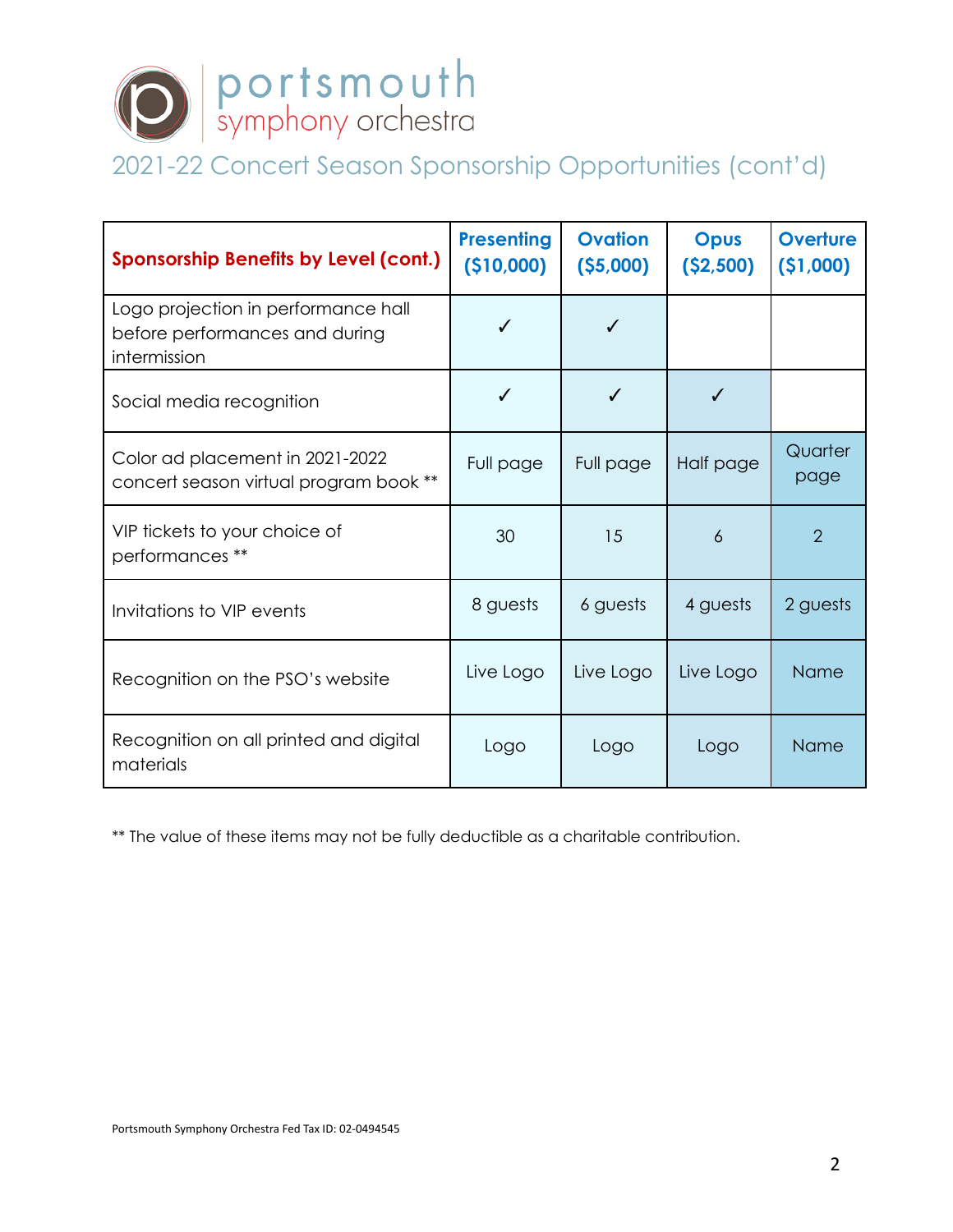

# 2021-22 Special Sponsorship Opportunities

#### **Auction sponsor**

The PSO's biggest fundraiser of the year will support the region's oldest performing symphony orchestra and its array of educational and outreach programming activities. Sponsors are vital to make our auction event a success!

| <b>Auction Sponsorship Benefits by Level</b>                                | <b>Presenting</b><br>( \$2,000) | <b>Performance</b><br>(51,000) | <b>Partner</b><br>(5500) |
|-----------------------------------------------------------------------------|---------------------------------|--------------------------------|--------------------------|
| Color ad placement in 2021-2022 concert<br>season virtual program book **   | Half page                       | Quarter page                   |                          |
| Invitations to VIP events                                                   | 6 guests                        | 4 guests                       |                          |
| Social media focus in auction promotions<br>and on PSO website auction page | √                               |                                |                          |
| Recognition on the main PSO website                                         | Live Logo                       | Live Logo                      | <b>Name</b>              |
| Recognition on all printed and digital<br>materials                         | Logo                            | Logo                           | <b>Name</b>              |

\*\* The value of these items may not be fully deductible as a charitable contribution.

### **Stringendo Youth Ensemble & Young Artist Competition**

The PSO is committed to supporting and fostering the musical talents of our children and young adults. **Stringendo Youth Ensemble** is a tuition-free program offered to all students in the Greater Seacoast community. Students ages 8-18 meet weekly to take lessons, rehearse, and support each other. Two public performances a year showcase the young talent.

The PSO's highly competitive **Young Artist Competition** (now in its eighth year) gives outstanding young high-school instrumentalists the chance to perform with the orchestra during our end-of-season concert and to win a cash prize.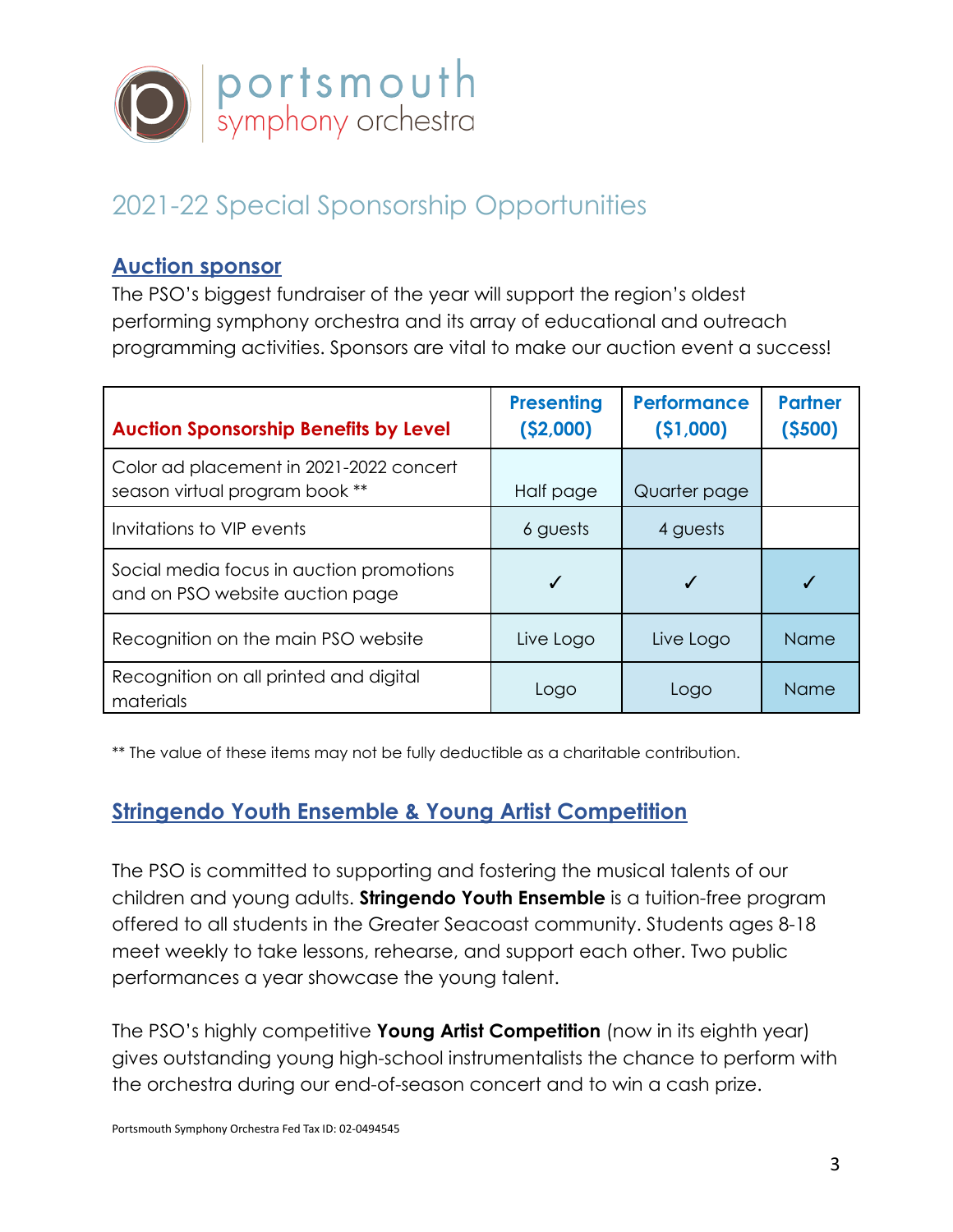

# 2021-22 Special Sponsorship Opportunities (cont'd)

| <b>Stringendo Sponsorship Levels</b>                | <b>Season</b> | Program      | <b>Partner</b> |
|-----------------------------------------------------|---------------|--------------|----------------|
|                                                     | (53,000)      | ( \$1,000)   | (5500)         |
| Color ad placement in                               | Half page     | Quarter page |                |
| 2021-2022 concert season virtual                    |               |              |                |
| program book**                                      |               |              |                |
| Invitations to VIP events                           | 6 guests      | 4 guests     |                |
| Social media focus                                  | J             |              |                |
| Recognition on the PSO website                      | Live Logo     | Live Logo    | Name           |
| Recognition on all printed and<br>digital materials | Logo          | Logo         | Name           |